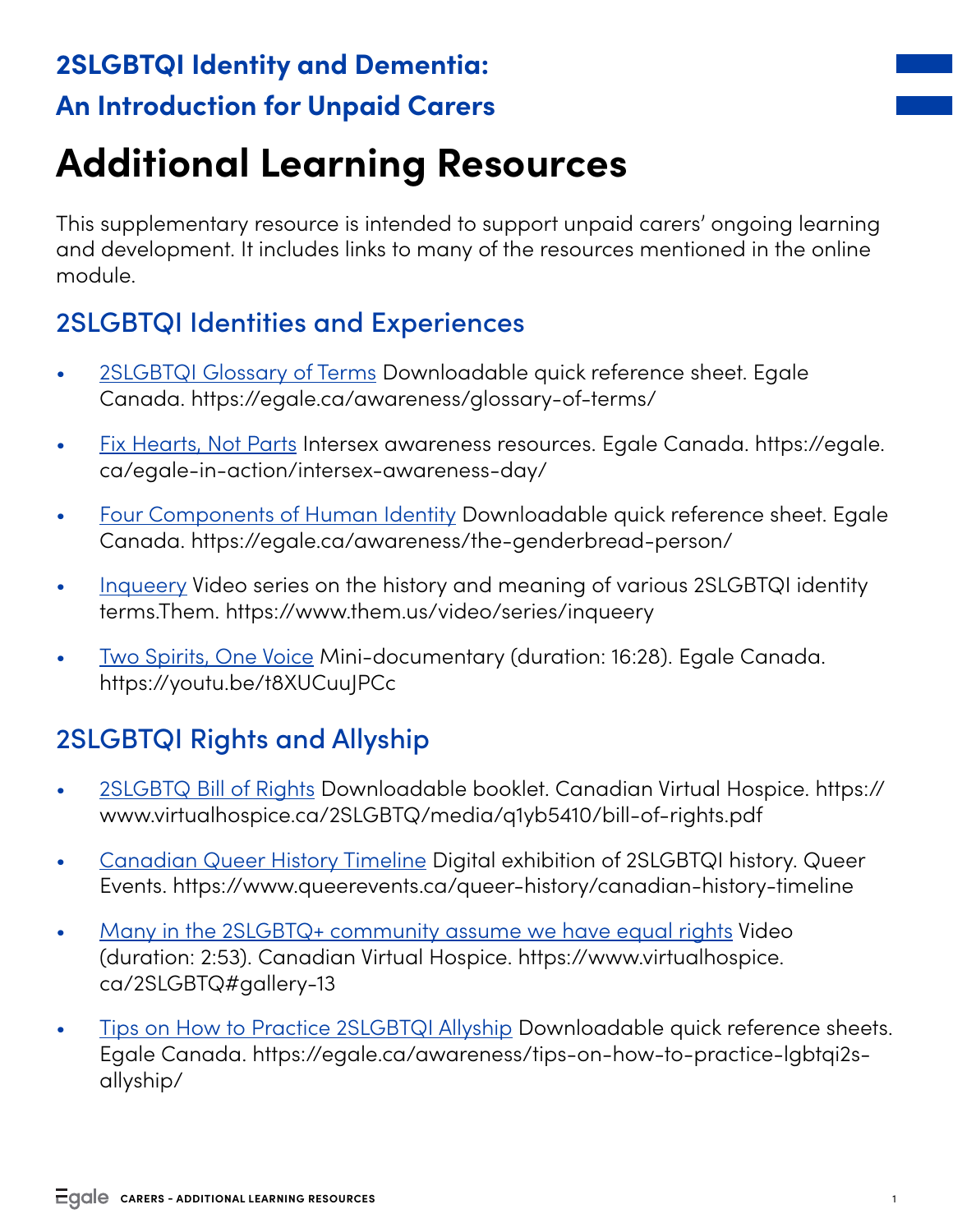#### Dementia Diagnosis and Progression

- [Dementia Progression](https://alzheimer.ca/sites/default/files/documents/Progression-overview--Alzheimer-Society.pdf) Downloadable reference. Alzheimer Society of Canada. https://alzheimer.ca/sites/default/files/documents/Progression-overview-- Alzheimer-Society.pdf
- [Getting a Diagnosis Toolkit](https://alzheimer.ca/sites/default/files/documents/getting-a-diagnosis-toolkit.pdf) Downloadable worksheets. Alzheimer Society of Canada. https://alzheimer.ca/sites/default/files/documents/getting-adiagnosis-toolkit.pdf
- [I'm Caring for a Person Living with Dementia](https://alzheimer.ca/en/help-support/im-caring-person-living-dementia) Webpage with links to multiple resources. Alzheimer Society of Canada. https://alzheimer.ca/en/help-support/ im-caring-person-living-dementia
- [Understanding Dementia Symptoms](https://alzheimer.ca/en/help-support/im-caring-person-living-dementia/understanding-symptoms) Webpage with links to multiple resources. Alzheimer Society of Canada. https://alzheimer.ca/en/help-support/im-caringperson-living-dementia/understanding-symptoms

#### Carer Roles and Networks of Care

- [10 Tips for Successful System Navigation](https://www.dementiacarers.ca/resources/tip-sheets/10-tips-for-successful-system-navigation/) Downloadable quick reference sheet. Sinai Health. https://www.dementiacarers.ca/resources/tip-sheets/10-tips-forsuccessful-system-navigation/
- [Caregiving Checklist](https://ontariocaregiver.ca/wp-content/uploads/2020/02/Caregiving-Checklist_Feb2020.pdf) Downloadable quick reference sheet. Ontario Caregiver Organization. https://ontariocaregiver.ca/wp-content/uploads/2020/02/ Caregiving-Checklist\_Feb2020.pdf
- [Coming Out and Coming in to Living with Dementia: Enhancing Support](https://egale.ca/egale-in-action/2slgbtqi-dementia-care/#reports)  [for 2SLGBTQI People Living with Dementia and Their Primary Unpaid](https://egale.ca/egale-in-action/2slgbtqi-dementia-care/#reports)  [Carers](https://egale.ca/egale-in-action/2slgbtqi-dementia-care/#reports). Research report. Egale Canada. https://egale.ca/egale-inaction/2slgbtqi-dementia-care/#reports
- [First Steps for Families](https://alzheimer.ca/sites/default/files/documents/first-steps-for-families.pdf) Downloadable brochure. Alzheimer Society of Canada. https://alzheimer.ca/sites/default/files/documents/first-steps-for-families.pdf
- [Principles for a Dignified Diagnosis](https://alzheimer.ca/sites/default/files/documents/tipsheet_dignified_diagnosis_2012_e.pdf) Downloadable quick reference sheet. Alzheimer Society of Canada. https://alzheimer.ca/sites/default/files/documents/ tipsheet\_dignified\_diagnosis\_2012\_e.pdf
- [Profile of Family Caregivers Report](https://changefoundation.ca/wp-content/uploads/2016/06/Profile-of-Family-Caregivers-report-FINAL.pdf) Research report. The Change Foundation. https://changefoundation.ca/wp-content/uploads/2016/06/Profile-of-Family-Caregivers-report-FINAL.pdf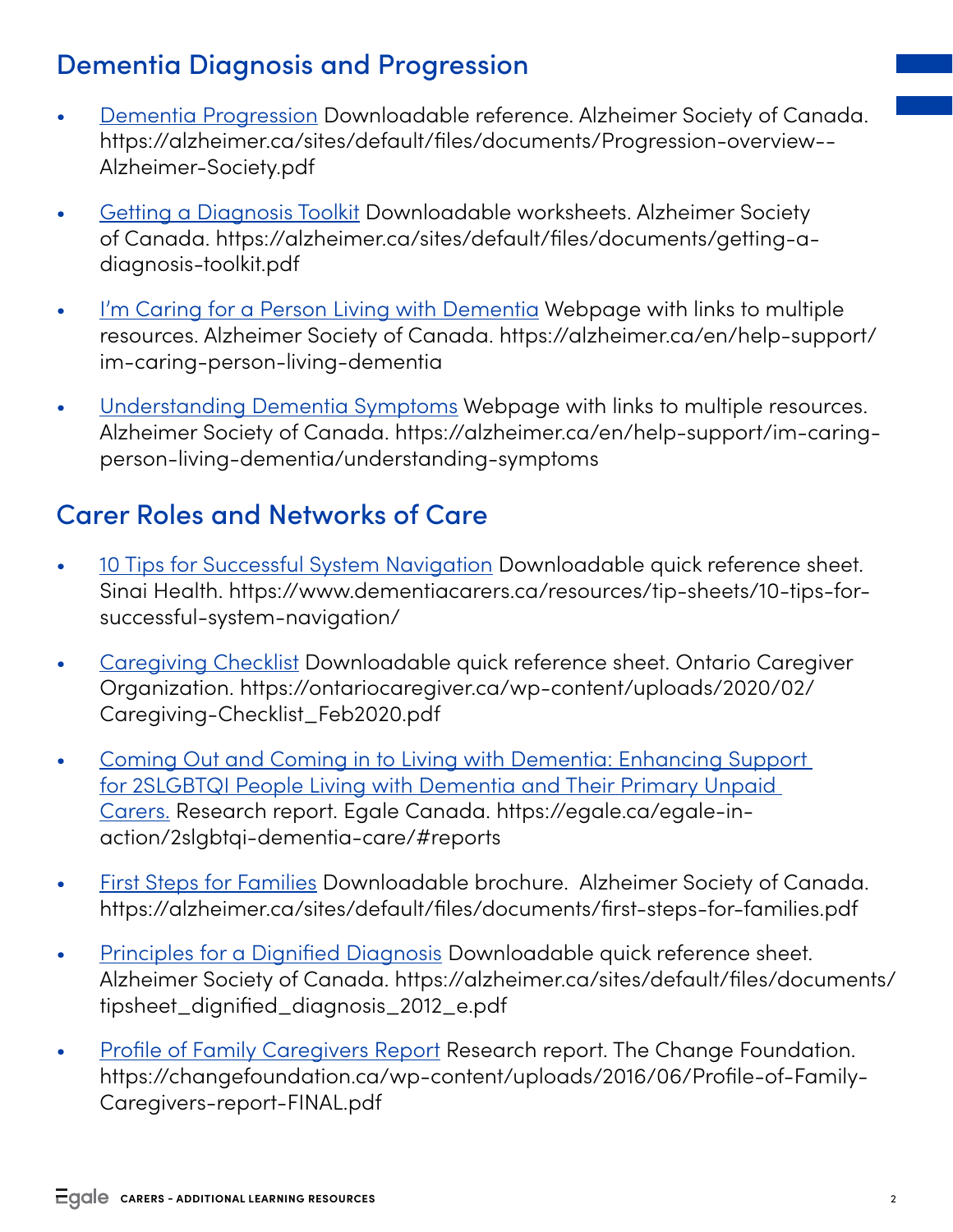• [Providing Day-to-Day Care](https://alzheimer.ca/en/help-support/im-caring-person-living-dementia/providing-day-day-care) Webpage linking to resources on multiple topics. Alzheimer Society of Canada. https://alzheimer.ca/en/help-support/im-caringperson-living-dementia/providing-day-day-care

### Emotional Impacts and Considerations

- [Ambiguous Loss and Grief in Dementia](https://alzheimer.ca/sites/default/files/documents/ambiguous-loss-and-grief_for-individuals-and-families.pdf) Downloadable booklet. Alzheimer Society. https://alzheimer.ca/sites/default/files/documents/ambiguous-lossand-grief\_for-individuals-and-families.pdf
- [Finding Meaning as an Important Step in Coping with Ambiguous Loss](https://www.youtube.com/watch?v=lAFfE3fvcYA) Video (duration: 4:22). National Council on Family Relations. https://www.youtube.com/ watch?v=lAFfE3fvcYA
- [Loss, Grief, and Healing](https://www.camh.ca/en/health-info/mental-health-and-covid-19/loss-grief-and-healing) Webpage. Centre for Addiction and Mental Health. https://www.camh.ca/en/health-info/mental-health-and-covid-19/loss-griefand-healing
- [Strategies for Living Positively with Ambiguous Loss and Grief](https://alzheimer.ca/sites/default/files/documents/checklist_ambiguous-loss-and-grief_for-individuals-and-families.pdf) Downloadable quick reference sheet. Alzheimer Society of Canada. https://alzheimer.ca/sites/ default/files/documents/checklist\_ambiguous-loss-and-grief\_for-individualsand-families.pdf
- [Unpaid Caregiver Challenges and Supports](https://www.cihi.ca/en/dementia-in-canada/unpaid-caregiver-challenges-and-supports) Webpage. Canadian Institute for Health Information. https://www.cihi.ca/en/dementia-in-canada/unpaidcaregiver-challenges-and-supports

#### Inclusive and Person-centred Language

- [Affirming and Inclusive Language](https://egale.ca/awareness/affirming-and-inclusive-language/) Downloadable quick reference sheet. Egale Canada. https://egale.ca/awareness/affirming-and-inclusive-language/
- [Pronouns Matter](https://www.mypronouns.org/) Website. Mypronouns.org. https://www.mypronouns.org/
- [Pronoun Usage Guide](https://egale.ca/awareness/pronoun-usage-guide/) Website. Egale Canada. https://egale.ca/awareness/ pronoun-usage-guide/
- [On "Person-First Language": It's Time to Actually Put the Person First](https://radicalcopyeditor.com/2017/07/03/person-centered-language/) Blog article. Radical Copyeditor. https://radicalcopyeditor.com/2017/07/03/person-centeredlanguage/
- [Using Person-centred Language](https://alzheimer.ca/en/take-action/become-dementia-friendly/using-person-centred-language) Webpage. Alzheimer Society of Canada. https:// alzheimer.ca/en/take-action/become-dementia-friendly/using-person-centredlanguage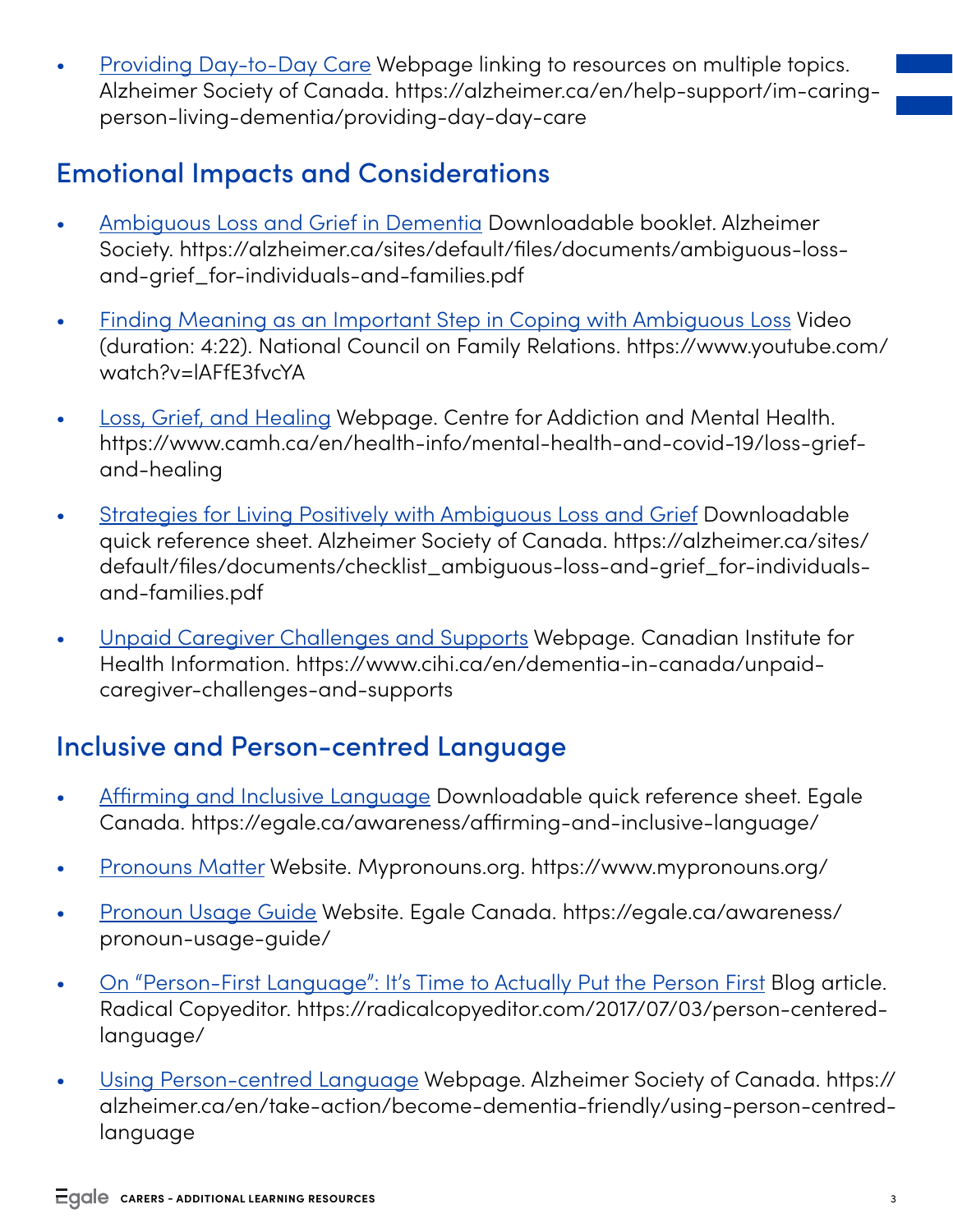# Organizations and Groups

- [Community Services Directory for LGBTQ+ Older Adults, Families, and Caregivers](https://sinaigeriatrics.ca/wp-content/uploads/2018/01/21.-LGBTQ-1.pdf) Downloadable directory. Sinai Health System. https://sinaigeriatrics.ca/wpcontent/uploads/2018/01/21.-LGBTQ-1.pdf
- [Find Your Society](https://alzheimer.ca/en/help-support/find-your-society) Contact list of provincial/territorial Alzheimer Society chapters. Alzheimer Society of Canada. https://alzheimer.ca/en/help-support/find-yoursociety
- [LGBTQI2S+ Support Group](https://alz.to/event/lgbtqi2s-support-group-online/) Online support group for Toronto residents. Alzheimer Society of Toronto. https://alz.to/event/lgbtqi2s-support-group-online/

### Preparing for the Future

- [Dementia & Advance Care Planning: Context and Considerations for 2SLGBTQI](https://egale.ca/awareness/dementia-advanced-care-planning-session-new-horizons-brief/)  [Communities](https://egale.ca/awareness/dementia-advanced-care-planning-session-new-horizons-brief/) Community Conversations brief. Egale Canada. https://egale.ca/ awareness/dementia-advanced-care-planning-session-new-horizons-brief/
- [Planning for My Care](https://www.virtualhospice.ca/2SLGBTQ/media/igkp01nf/2slgbtq-planning-for-my-care.pdf) Downloadable guide and workbook. Canadian Virtual Hospice. https://www.virtualhospice.ca/2SLGBTQ/media/igkp01nf/2slgbtqplanning-for-my-care.pdf
- [Planning for Your Future](https://alzheimer.ca/en/help-support/im-living-dementia/planning-your-future) Webpage. Alzheimer Society of Canada. https:// alzheimer.ca/en/help-support/im-living-dementia/planning-your-future
- [Unpaid Caregiver Challenges and Supports](https://www.cihi.ca/en/dementia-in-canada/unpaid-caregiver-challenges-and-supports) Webpage. Canadian Institute for Health Information. https://www.cihi.ca/en/dementia-in-canada/unpaidcaregiver-challenges-and-supports

# Training and Ongoing Learning

- [2SLGBTQI Caregiver Resources](https://ontariocaregiver.ca/2slgbtq-resources/) Online directory. Ontario Caregiver Organization. https://ontariocaregiver.ca/2slgbtq-resources/
- [Rainbow Table](https://egale.ca/egale-in-action/rainbowtable) Webinar series and Facebook community. Egale Canada. https:// egale.ca/egale-in-action/rainbowtable
- [SCALE Program: Nurturing Mental Health and Wellness for Caregivers](https://ontariocaregiver.ca/scale-program/) Online course. Ontario Caregiver Organization. https://ontariocaregiver.ca/scaleprogram/
- [Webinars On Caregiver Well-Being](https://ontariocaregiver.ca/webinars-caregiver-well-being/) Recorded sessions covering a range of topics. Ontario Caregiver Organization. https://ontariocaregiver.ca/webinars-caregiverwell-being/